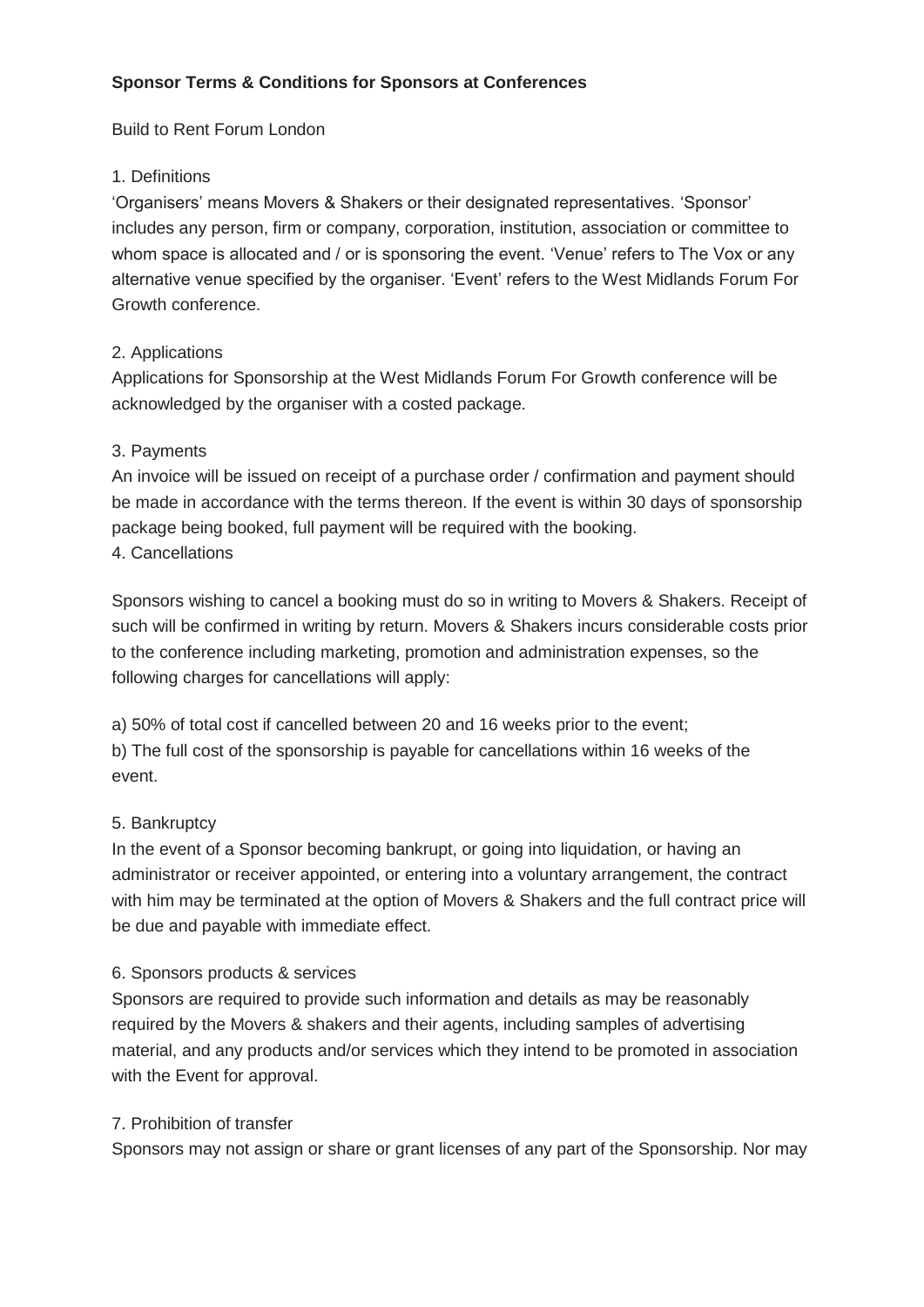any cards, advert, or printed matter of firms who are not bona fide Sponsors be exhibited in or distributed from, any area of the Conference.

## 8. Registration of staff

Each Sponsor will be allocated a specified number of delegate passes. Additional staff from Sponsors who wish to attend the conference sessions must register as full conference delegates.

## 9. Liabilities

While the Organisers shall endeavour to protect property at the Conference, it must be understood that the management of the Venue, the Organisers and any Official Contractor cannot accept liability for loss or damage sustained, occasioned by any cause whatsoever. Sponsors agree to indemnify and hold Movers & Shakers harmless against any and all loss, liability, damage, costs, expense, claims, proceedings and actions arising out of any negligent act or omission of Sponsor or Sponsor's Employees; including any breach of these terms and conditions by Sponsor or Sponsor's Employees. Movers & Shakers' maximum liability shall not exceed the amount paid by the Sponsor in connection with the Contract.

## 10. Insurance

Sponsors are responsible for arranging appropriate insurance cover in connection with their attendance at the conference, including prevention, postponement or abandonment. Movers & Shakers cannot be held liable for any loss, liability or damage to personal property.

## 11. Fire & Safety

Sponsors must comply with any reasonable instructions given by any authority regarding fire precautions and safety. All decorations, displays and exhibits, together with incidental fittings, must conform fully to the regulations and requirements of local authorities, and must be non-flammable or treated for fire prevention by an approved method.

## 12. Alterations & Disclaimer

Movers & Shakers reserves the right to make alterations to the conference programme, venue and timings at any time. In the unlikely event of the programme being cancelled by Movers & Shakers, a full refund will be made. Liability will be limited to the amount of the fee paid by the sponsor. Whilst the Organisers will make every effort to secure a high level of attendance of delegates to the conference, no guarantee of delegate numbers can be given and no discounts or refunds are available if delegate numbers do not reach the projected levels.

## 13. Cancellation of the Conference

In the event of it being found necessary for whatever reason that the Conference shall be postponed, abandoned or altered in any way in whole or in part, or if the Organisers find it necessary to change the dates of the Event, the Organisers shall not be liable for any expenditure, damage or loss incurred by the Sponsor. In the event of cancellation the Sponsor will be refunded any monies paid. If by re-arrangement or postponement of the